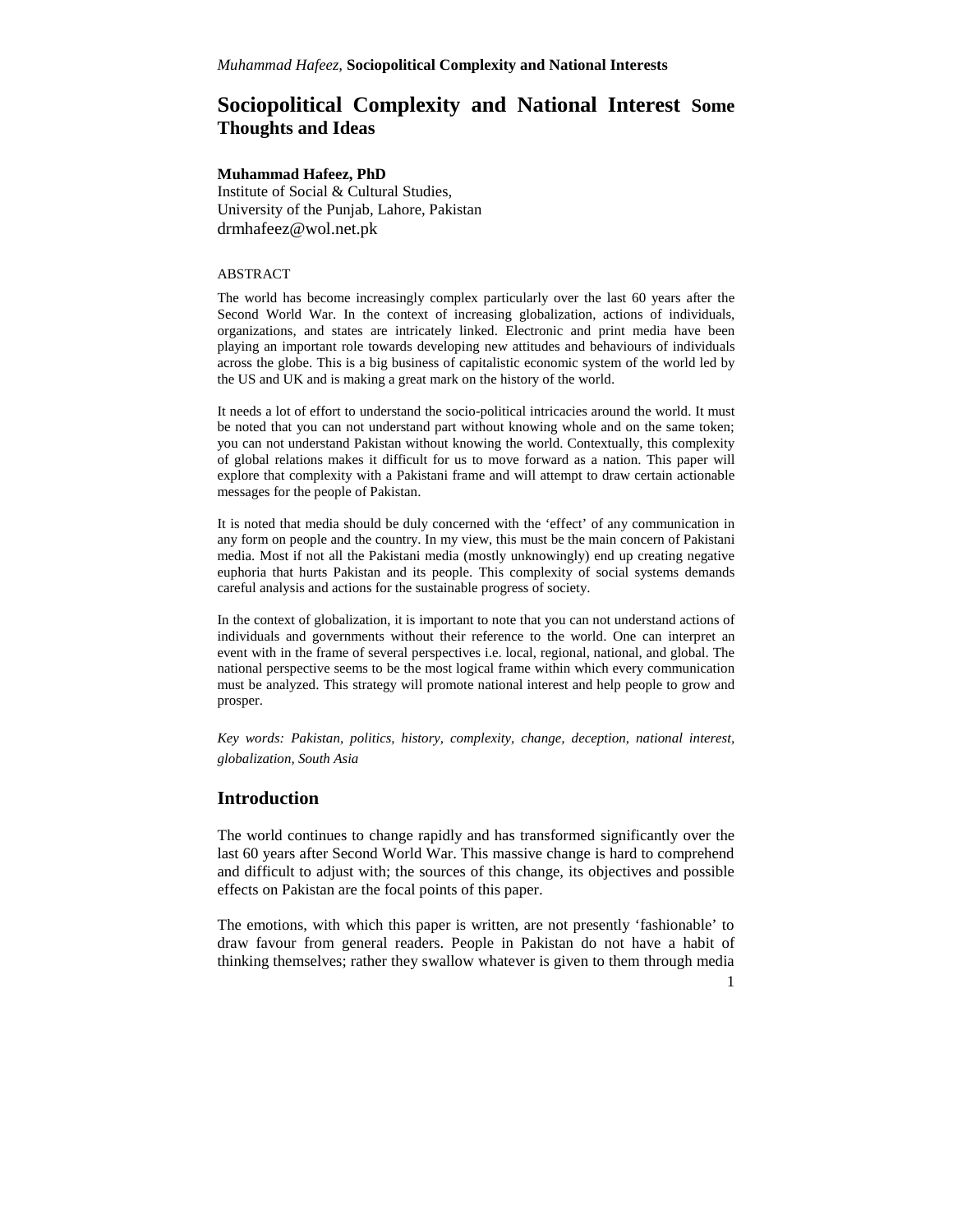and education. Nearly four-fifths of the books in English are published from either USA or UK and most of the books in our universities libraries are in English. Logically, the thinking of our readers are likely to be pro US or UK. We do not have our own books written within our own nationalistic perspectives. This remains a dilemma for Pakistani intelligentsia. A book, 'The Madrassah Challenge' by Christine Fair (2009) depicts religious education in Pakistan from the perspective of a westerner and has attempted to show that these religious schools inculcate radicalization. Similarly, Fareed Zakaria in his main title story of the prestigious magazine 'Newsweek' on radical Islam (2009) said: "The fact is that radical Islam has gained a powerful foothold in the Muslim imagination". Similar depictions are presented in several other publications (Ali 2009, Kleinman 2009, Yasmeen 2006, Abuza 2005, Belokrenitsky 2004). Such depictions about Islam and Pakistan create frustration and disbelief among Pakistanis and Muslims.

Media in Pakistan, as everywhere in the world, represent those who own and control it. The 'wrong' are made to perceive as 'right' and vice versa. Accordingly people end up hurting themselves, unknowingly. Public in general consumes mass media messages moment to moment through television (particularly in urban areas) and they tend to act according to the subjectively promoted perceptions about issues and problems this country is facing. It has become fashionable to talk negative about Pakistan, its culture, its government, political leaders, and every thing related with Pakistan. In short, Pakistanis have developed negative culture in the country. It hurts Pakistan and Pakistanis.

While usually talking negative about Pakistan, People, under the active influence of media, unknowingly, hurt the interests of Pakistan and that of their own. This is due to the international influence and control on our own media. The common sense of the people of Pakistan is constructed in their own disfavour; and they unfortunately act against their own national interests (deceptively or unknowingly). The common sense may be operationally defined as a 'logic constructed by those who create, control, and disseminate knowledge'. When knowledge production and dissemination is controlled by the western countries or 'interests', the psyche and attitudes of our people make them feel and act in the favour of western interests. This is a dilemma this country is facing presently. Accordingly, our media must become more responsible to its own people, rather than to their foreign sponsors.

Once, a student of sociology asked, "how do we find truth from a stream of falsehood"; the answer was that "whatever was good for collective life or what promotes national interest was right". In this frame, the truth remains relative and whatever promotes collective good becomes truth.

On February 2, 1835, Lord Macaulay, while addressing the British Parliament said: "I propose that that we replace her (India's) old and ancient education system, her culture, for it the Indians think that all that foreign and English is good and greater than their own, they will lose their self esteem, their culture and they will become what we want them, a truly dominated nation.<sup>1</sup>" In the context of this colonial

 $<sup>1</sup>$  British Archives, London, UK, 1835</sup>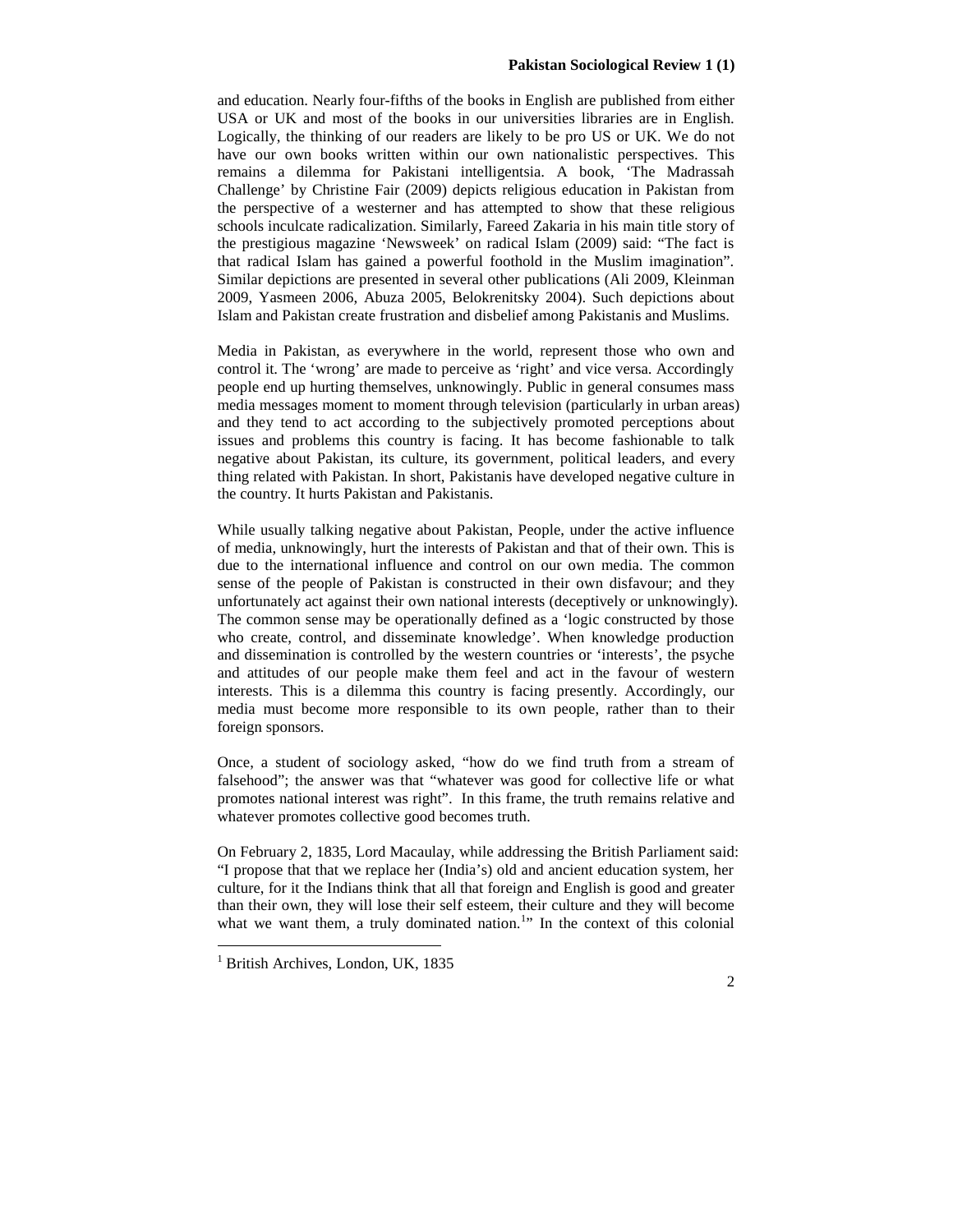legacy, Pakistanis mostly talk negative about their own country, its leaders and governments, and its culture. This was the message that Lord Macaulay gave nearly two centuries ago; unfortunately, the legacy continues.

The West dominated the world by its cunning approach about governance. It used all the cruelty to deal with people from different cultures across the globe. Samuel P. Huntington (the author of the book: 'The Clash of Civilizations) said: "The West won the world not by the superiority of its ideas or values or religion but rather by its superiority in applying organized violence. Westerners often forget this fact, non-Westerners never do." This admission indicates how we should deal with the present international system based on injustice and violence.

The English colonialists exploited the sub-continent materially and culturally. They had torn India on ethnic lines for their interests. The problems Pakistan faced today are the indirect result of imperial rule by the British and then due to the new world order imposed by the US after the Second World War.

The prevailing negativity about Pakistan has to subside and will ultimately decline and die. This country has survived for 62 years, will survive in future; and ultimately the world will accept Pakistan as a great nation. It may be noted that 'time' changes people more intensely than 'reason'. Emotions or sentiments are a bigger force than reason, rationality, or intelligence. Accordingly, Pakistanis must be emotional and positive about the nation, the country, and its culture.

The cause for Pakistan is a cause for its 160 million people. In a broader view, the cause for Pakistan is also a cause for the poor in the region and in the Muslim world.

The focus of these thoughts is the issues this country is facing. Personal compliments and possible discredits are deliberately avoided. The intelligentsia, the wise, the worthy, the powerful, opinion makers, and the media people are expected to consume these thoughts and notions. Ultimately, these images may help improve collective thinking and promote collective interest. Fragmentation of society remains a major tool in the hands of the colonialists (the international system) to control developing countries and their governments, including Pakistan.

The object of attention, in this paper, are the thoughts; not the person who wrote or conceived them. It is not however claimed that the author has no political affiliation at all; factually, the main influence on the author is that of 'reason' within the frame of nationalistic interest. The natural power of personal feelings comes from the socio-economic class the author belongs to: the lower middle class. In short, the thoughts revolve around improving the material conditions of poor Pakistanis and that of the state of Pakistan.

# **Creation of Pakistan**

The socio-political forces of the times created many new countries after the Second World War; Pakistan was one of them. These new countries were part of the new world order that was being created at that time (before 1947).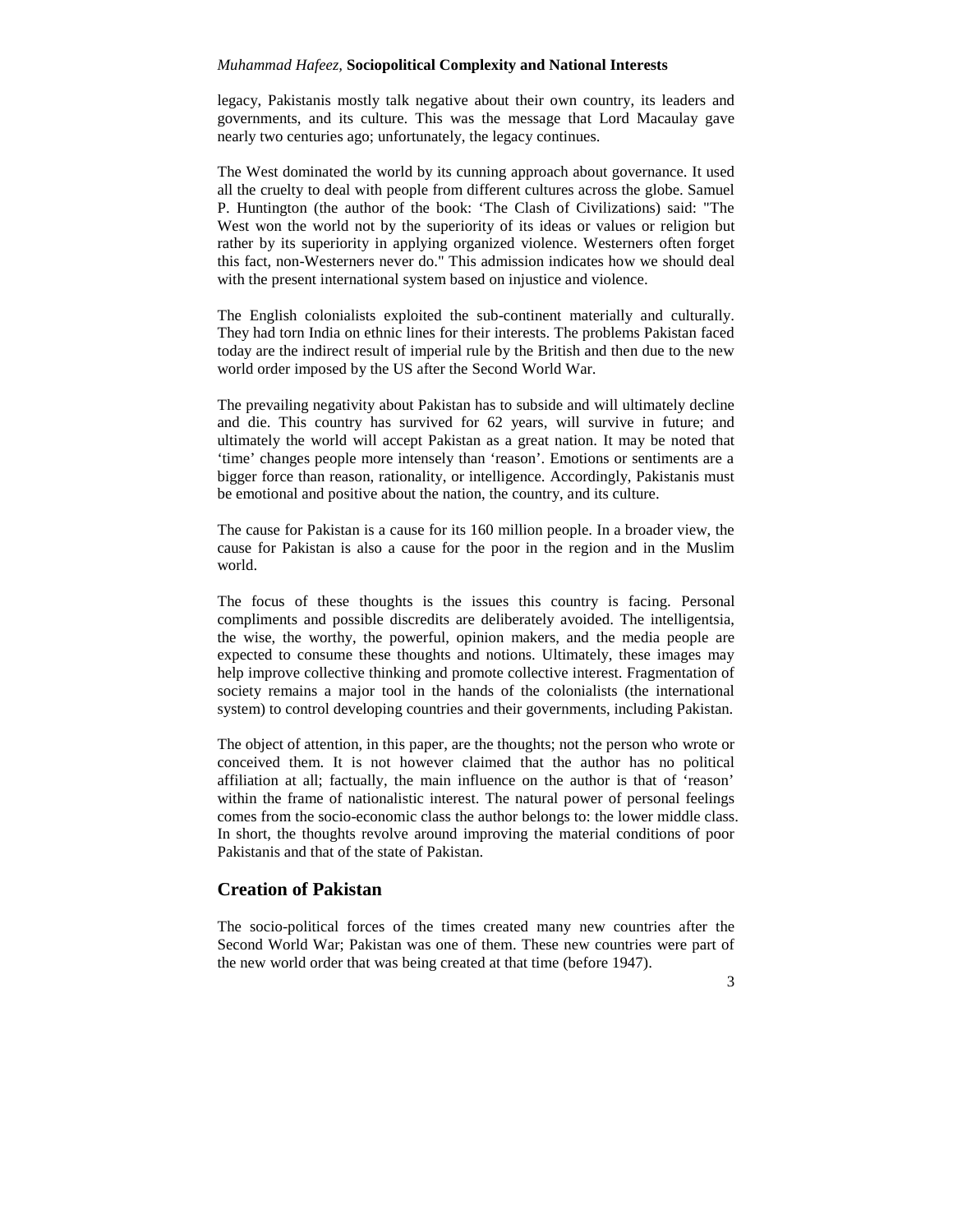Pakistan was to play an important role to organize and mange South Asia and the regional Muslim countries including the oil rich Gulf countries. Pakistan along with other South Asian countries provided cheap labour to the Gulf countries. This was the economic role of Pakistan for the planned economic growth of the world.

The second role envisaged for Pakistan was to act as security apparatus for the emerging world order. Pakistan joined security organizations like SEATO (South Asian Treaty Organization) and CENTO (Central Treaty Organization) in early 1950s, right after its founding in 1947. This security role of Pakistan continued throughout its 60 years' history. During the last 50 years or so, Pakistan has provided nearly one-half of the total armed forces required for the world peace missions around the world, although its population remained less than three percent of the world's population.

Pakistan's security role, after the collapse of Soviet Union during the late 1980s, subsided and the need for its very existence was questioned. It was intermittently labeled as a failed or rogue state and the intention was to dismember or kill this country. According to the USA, Pakistan is the trouble and hinders its hegemonic designs.

Pakistani nation, its youth particularly, the political leaders, its armed forces, and successive governments deserve a full credit for continuing survival of this country. East Pakistan got separated and became Bangladesh in 1971; it was part of the same strategy to maintain the world order and manage this part of the world to continue serving the interests of the world system.

## **Governance in the New World**

Global system is becoming increasingly complex and the governance of individual countries has become a challenge. This is a test of governments to work with the complex international system and Pakistan has to face this challenge intelligently. This challenge however is complex and dynamic. Its shape, size, and morphology change due to external and internal forces. The government and people must understand this complexity and thereby adjust our governance accordingly.

Human societies provide comfort to people while governments remain a restraining force; thereby societies are cherished and governments are generally resented by people. Morality, virtue, and personal conscience used to be the main tools of controlling human behaviour; but not any more. We see the declining role of morality and virtue to govern societies. The emerging technologies have provided new ways to regularize the behaviour of human beings around the world, especially in metropolitan areas.

The complexity of the world system has brought many ills to most people all around the globe. The principle of nature tells us that simpler a system, the lesser are the chances of problems. As the world system has become increasingly complex, the greater are the chance of it being disordered. This disorder induced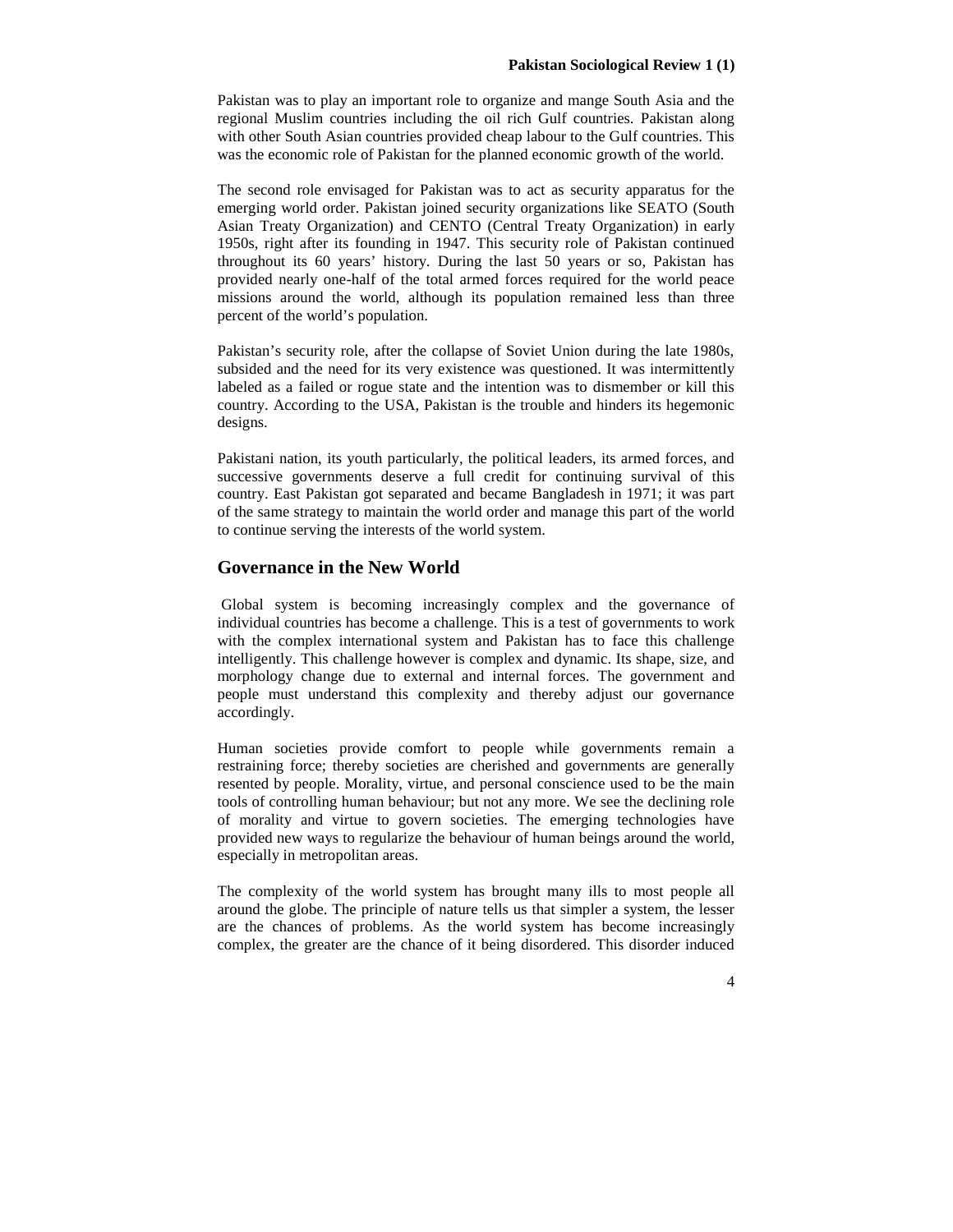by complexity is the main challenge for the humanity at large and particularly for Pakistan, at this moment of its history.

Globalization is a new form of high tech colonialism. It connects most parts of the world in an exploitative relationship. "Globalization is part-promise, part-reality, and part-imagination" (Ahmed 2003:48). In the given world order, Muslims face a special disadvantage and Pakistan being a Muslim country is a victim of globalization. "Muslims and Muslim countries are faced with a tremendous and frightening challenge. Globalization in the form that it takes now is a threat against us and our religion" (Muhamad 2001:24). Acknowledging the complexity of the situation existing in the world, Dr Mahatir, a great Muslim public scholar said: "I must admit that it is very difficult for me to be optimistic. I find few Muslims understand reality. They live in a make believe world where weakness is regarded as strength, where failures are regarded as successes" (Muhamad 2001:44). The complexity of the world system has been noted by a Chinese scholar: "warfare … has only re-invaded society in a more complex, more extensive, more concealed, and more subtle manner … using all means…. (Liang and Wang 2002 quoted in Reed 2002). Due to growing complications in the world system, new theories about complexity are emerging (Alberts and Czervinski 1997, Byrne 1997, Brand 1998, Rischard 1998, Nielsen 2001, Eylighen 2007) and show its significance to explain present day relations within and across countries.

The present day politicians and government officials are detached from the problems people face. If they don't know the ground realities, how could they govern the people for progress and prosperity? The rulers in Pakistan are usually imposed by the world system and they remain aloof to the needs of people. As a result, the rulers become alien and people resent them and their socio-political role.

# **Unbridled Individualism**

Individualism has become quite pervasive in urban areas of Pakistan and the world. In dollar terms, the GDP of the world has grown significantly. Individual wants have multiplied for large segments of populations around the world but the economic opportunities remained constrained and available only to limited proportion of people. As a result socio-economic inequalities have increased to unacceptable levels.

The rise in human needs and wants has fragmented Pakistani society greatly. On account of that there is a great deficit of nationhood and nationalism. The erosion of unity among people weakens the state and it could not duly protect the interests of the country. The disunity is a great challenge for Pakistan and the country suffers more from its internal weaknesses (social and political fragmentation) than from external threats.

Pakistani society is not very mature to sustain the pressures of growing individual needs and wants hyped by the media. It can move forward more aggressively with the traditional tools and collectivism. The poor can prosper better through unity and cooperation as they have limited resources. Their collaboration builds synergy and power. As and when we have systems that are mature enough to meet the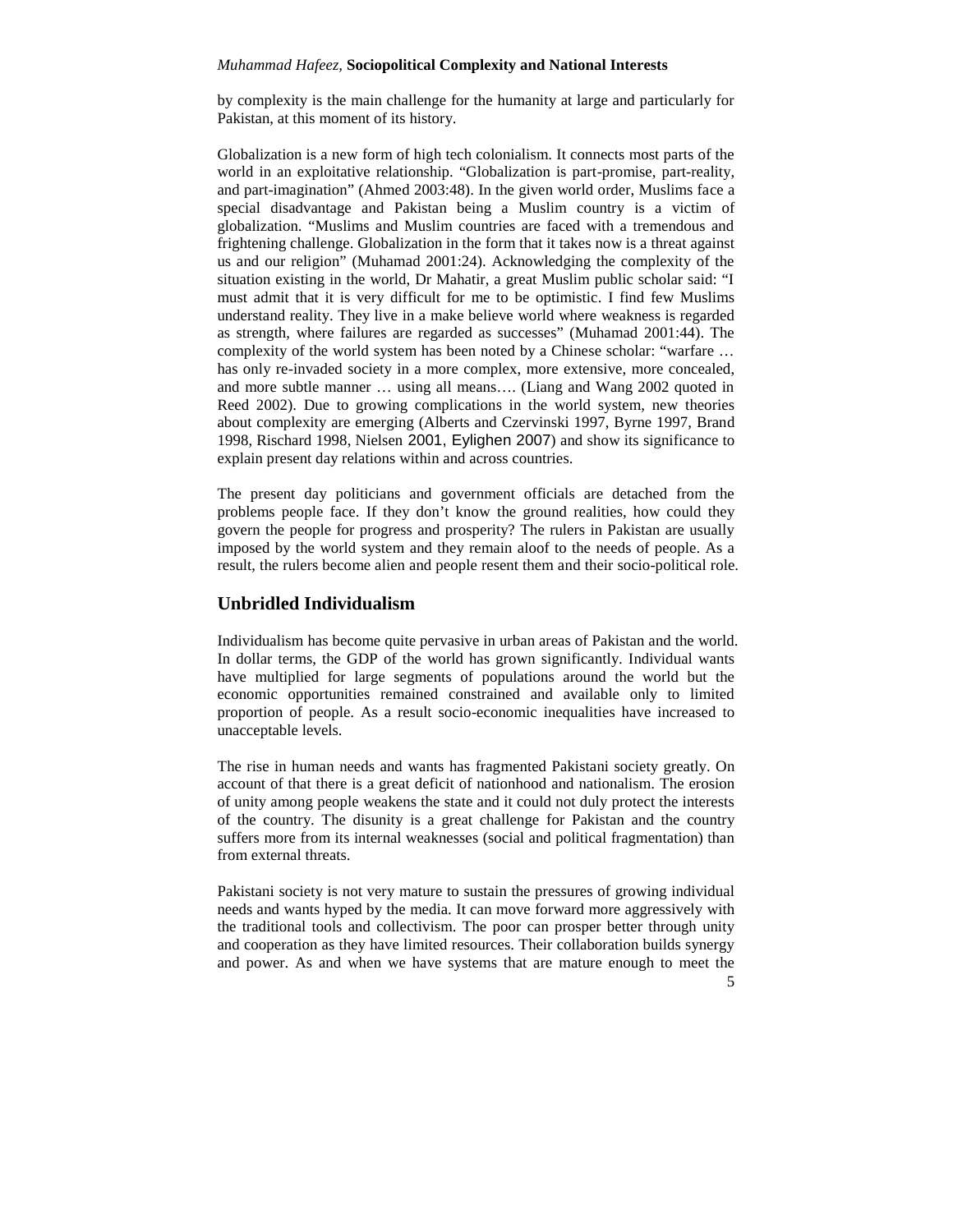growing needs of individuals (individualism), then and only then we should let the individualism creep into our lives and our social systems. We have to be efficient in the use of our meager resources; and collectivism can contribute towards that significantly through sharing of resources. Pluralism and respecting internal differences can play an important role in this regard.

Individualism is impregnable to vice and criminality. The societies in developing countries like Pakistan can not afford criminality. Bribery, corruption, and nepotism are the major vices (partly an indirect result of premature promotion of individualism) of the recent governments in Pakistan and also in many countries around the world. The vice and criminality kills social efficiency and Pakistani society is marred by rampant corruption. This is a serious issue and Pakistan needs a nationalist leadership/government which could supply moral virtue to its functionaries, politicians, and public. It should arrest vice and promote virtue.

The source of moral virtue gleans from God and Pakistan can use the moral good of Islamic religion to impart useful values to its inhabitants. Islam provides virtue in all walks of life; people in general are religious and religious values can be inculcated among ordinary people to love their country and themselves as a nation. Love for the country comes from national pride rather than reason. Ignoring the importance of national pride at this stage of Pakistan's socio-political history will be disastrous for people and the state. In this context, the constitution of people's morality is more important than the constitution of government. Accordingly, the government and individuals must endeavour to impart virtue among ordinary citizens of Pakistan.

In the current scenario of fragmented society in Pakistan, people's attitudes are more important than that of government. The globalization has enabled foreign cultures and interests to reach individuals directly through Internet, satellite television, mobile phones, and other means of communication. The global forces are inculcating individualism for serving their interests; that are detrimental to the interests of Pakistanis as a nation.

# **Inequality**

Socio-economic, racial, political, and other inequalities are the root cause of most problems in the world. However, thee inequalities generate vibrations for relatively rapid growth of human societies. Humans are equal by nature; the nature has produced distinctions like male vs female, children vs elderly, and Black vs White. Social, economic, and political differences are the products of people, societies, and governments. Inequality is a path to misery for human kind. It is known that in the early ages, there were no Kings and no governments; and as a consequence, there were no wars. It is shame for the present world system that it has brought misery, confusion, and tension to a large segment of mankind. It has brought material progress but available only to a fraction of the population in the world.

Inequality is a proxy of poverty, which is the mother of all ills. The present world order based on unbridled capitalism supported by politics of the elite is the mother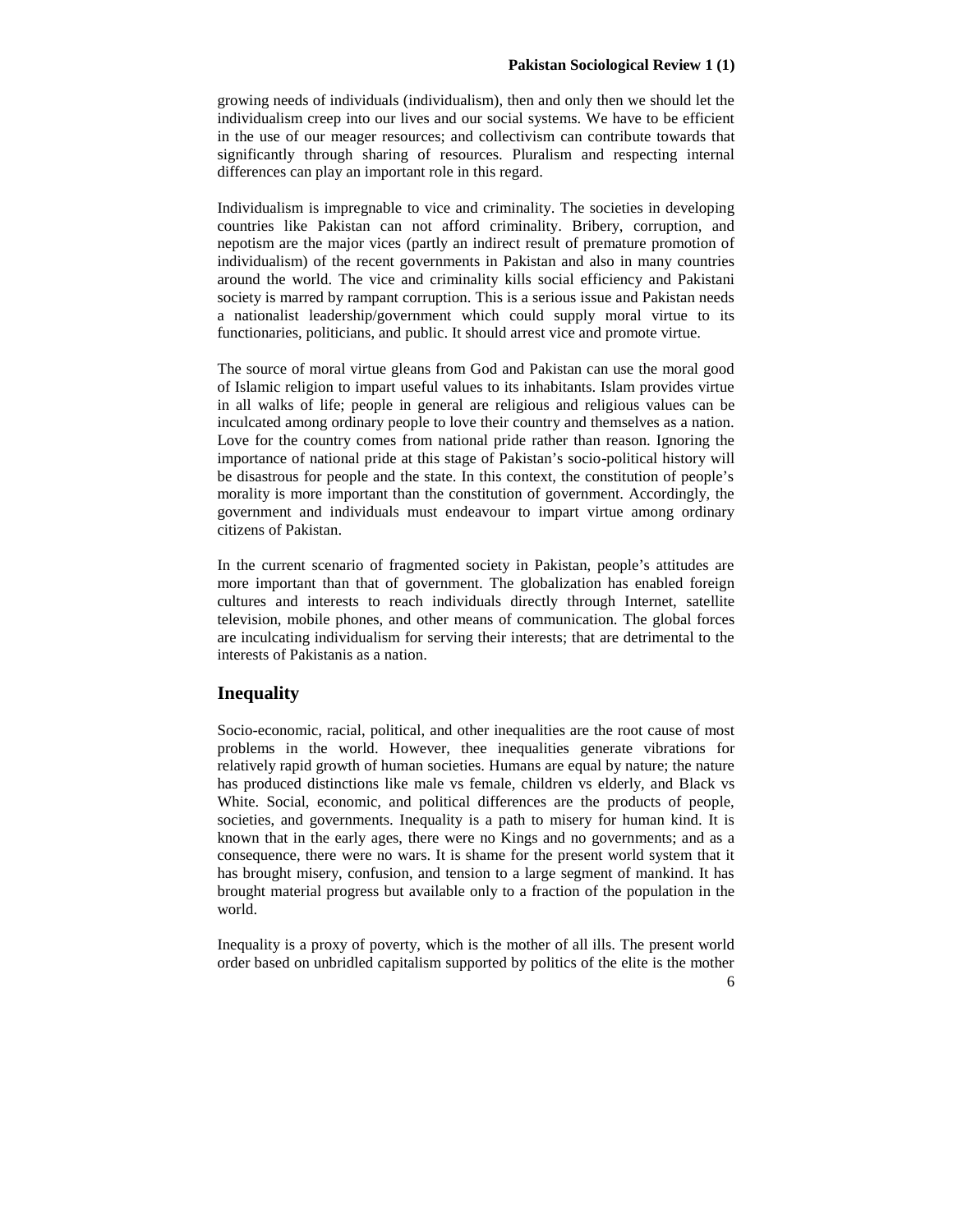of inequality/poverty. As a general rule, 20 percent of the world's population consumes 80 percent of the resources while 80 percent of the world's population consumes only 20 percent of the resources. This socio-economic inequality is the root cause of all the problems individual societies are facing. The governments seem to be powerless in front of capitalistic forces; seemingly the governments around the world are the clients of the world system. New York is the capital of 'capital' (money) and Washington is the capital of capitals (political power centres); they both work hand in glove for the continuing disadvantage of poor nations.

The present system of governance in the world make some people think that they were born to reign and others to obey. The former category of people soon gets cheeky and develops disliking for the ordinary people. They get poisoned by the social significance they get from their public offices. Such feelings detach them from public and make them act against the interests of ordinary populace.

## **Pakistan-USA Relations**

Pakistan has long been linked with the USA and has benefited to some extent. Some people assert that Pakistan will flourish from its continuing connection with the US. It is greatly fallacious. According to US's view, Pakistan has served the interests of the world system and is no more needed (as a country in its present shape). The US now wants another dismemberment of Pakistan for serving the emerging interests of the proposed new world order. The notorious CIA maps of the world showed new regional map showing disfigured and pruned Pakistan.

For the first couple of decades after independence, Pakistan was an infant country and needed nourishment, which was provided by the US and the world system led by her. After that Pakistan became strong and healthy and it fought three wars with India: two large scale wars in 1965 and 1971. The third war of 1998 over Kargil was limited one. The very first war on Kashmir in 1948 was to generate and intensify animosities between the newly independent nations (India and Pakistan). As we all remember, the US's help was expected during 1965 and 1971 wars but it never came. Actually, the US maneuvered Pakistan and India to go to wars. Pakistan fought another proxy war for the USA in Afghanistan against Soviet Union in the 1980s. It got another experience of short war in Kargil in 1998. Moreover, Pakistan provided war machinery to many countries (Saudi Arabia, Jordan, continental Africa and other countries) around the world. All these experiences made this country and its army very strong.

The experience of untrustworthy relationship with the USA pushed Pakistan to develop nuclear and missile technology during the last three decades. Pakistan has displayed its nuclear power through several successful nuclear tests during the last 10 years. It has gained enough capability to meet external threats coming from any country.

Pakistan has established strong armed forces and that is why our borders remained secure even when the Indians pitched their army against Pakistani forces for several months in the year 2001-02. As Pakistan is strong enough to face any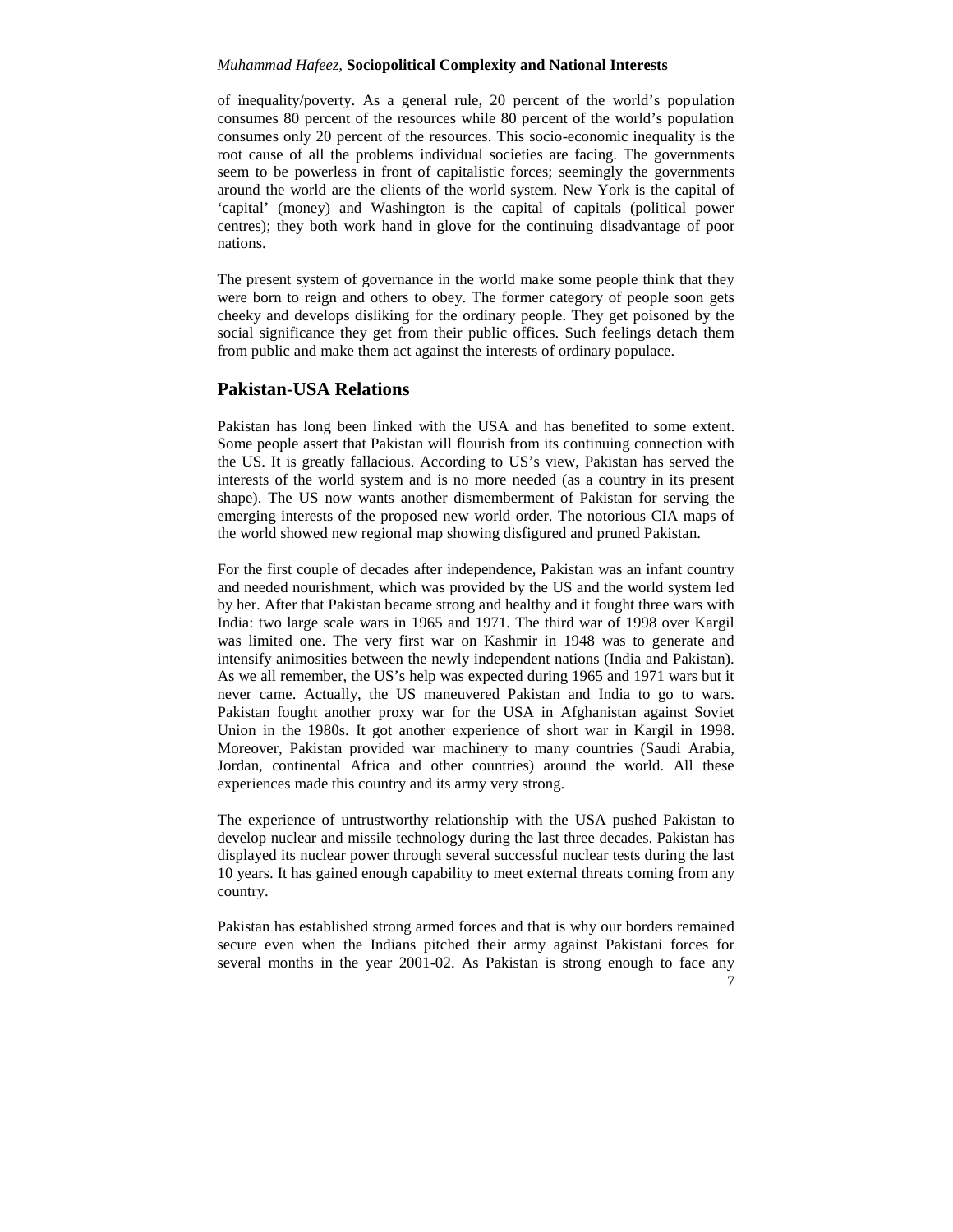external threat, the enemy is attempting to create internal disorder by inducing political instability, internal strife, and fragmentation of society.

### **Building Dismal Picture of Pakistan**

Pakistan has survived the vagaries of time during the last 62 years of its checkered history. It has learnt lessons to move forward as a nation. It went through five international wars (four with India and the fifth in Afghanistan against Russia); Pakistan has learnt a great deal from these wars and has now emerged as a confident and strong nation. Someone may argue that Pakistan did not gain much from these wars and yet some others may argue that it has actually lost. Even if we accept this argument, we can safely argue that Pakistan has matured on account of these conflicts and has gained confidence to survive as a nation. As they say, 'failure is a predictor of success'; we are now ready to rise and move forward as a confident nation.

International and national media at the behest of capitalistic control are trying to build a dismal picture about Pakistan. Labels like 'failed' or 'rogue' state are being used for Pakistan by international media. Serious attempts are being made to induce political instability and creating civil unrest in the country. Such attempts are continuing for the last several years and they substantially have failed so far. The aim is to make people tired with the government in Islamabad by producing crises around food, and other necessities of life.

Pakistan was created with the politics of two-nation theory and now that theory is being dumped under the carpet. Several types of communication materials are being created and are used to generate good and bad feelings between the people of the two neighbouring countries -- India and Pakistan. Such strategies may not be based on ill will and there might be a genuine effort to bring peace between the two countries. However, there are serious reservations about these hype creating programs. With increasing frequency, pleasantries and ill will messages are being exchanged between the two countries and it may have the contents of conspiracy. We must be cautioned and careful.

## **Building Modern Image of India**

Modern and prosperous images were being built for India, and in contrast, a gory and gloomy picture is being created for Pakistan. Seminars about the partition of India, exchange of movies, the airing of specifically purposeful movies (on different occasions), and specific statements by politicians are aimed to bridge social and psychological gap between the two countries. This seems to be a grand conspiracy to kill Pakistan.

The international system is developing new linkages with India and raising its image as an aggressive nation with a potential of becoming one of the superpowers and/or a regional power. Such a forceful and positive image of India is aimed to promote good will of India in Pakistan and around the world. When this positive image building of India is coupled with dismal image of Pakistan, the intentions of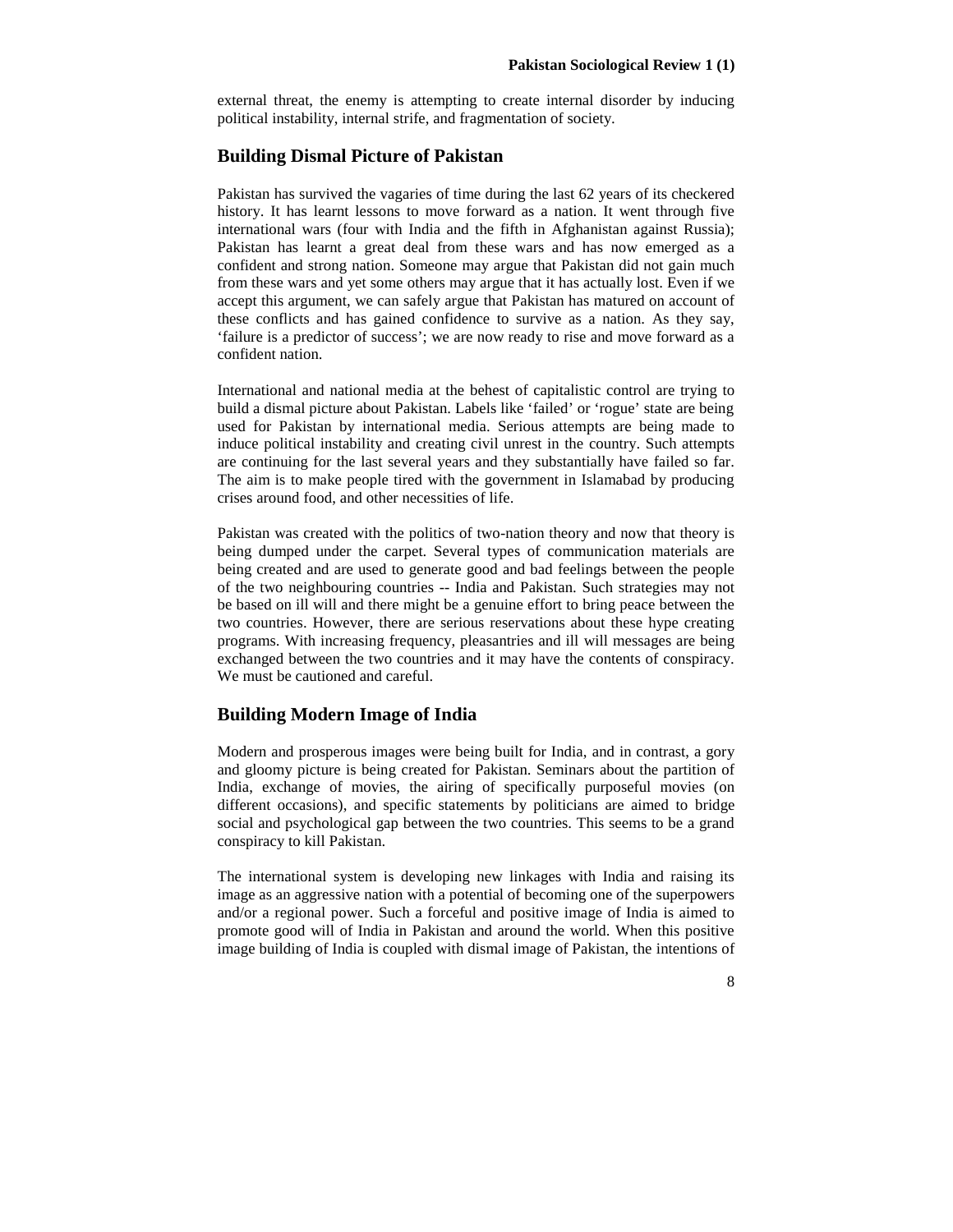the world system get revealed. According to the wishes of the leaders of the world system, Pakistan may possibly be forced to make a confederation with India. This argument receives support from the fact that media have been talking about the possibility of Pakistan's disintegration and nefarious confederation with India. However, that will never happen, according to the assessment of the author.

The question arises, why the international system does not want Pakistan on the map of the world anymore? Pakistan is an enterprising nation and its people are hard working. The people of Pakistan have martial attributes and the country has survived for the last 62 years against all odds. Pakistan is a nuclear and missile power country and this is not acceptable to the masters of the present international system. By conspiring confederation of Pakistan with India, the world system could get rid of the only Muslim nuclear nation tactfully.

An argument is sometimes advanced against spending money on nuclear technology. This is as fallacious as anything. Every country has its own strengths and weakness and each country uses this package of assets and limitations (just like any business organization) to advance its interests. Pakistan can prosper with its great assets of large enterprising nation, nuclear technology and well-developed military machine. The armed forces of Pakistan are well known around the world and if Pakistan looses this asset; the chances of Pakistan's prosperity are likely to dwindle. Moreover, since the development of nuclear technology, the atom bomb of Pakistan has deterred a large scale war with India.

In short, Pakistan stands a good chance to progress as a strong nation. We need to inculcate confidence among our people and national institutions. Pakistan needs cohesion among people, the government, the military, socio-political leaders, and media. Intelligentsia of Pakistan must be put to a good use for nation building. The pride of people in their national identity is a great tool for Pakistan's survival in the near future. Our culture, our history, our religion, and our identity, all put together, can make us 'an invincible nation'. Let it be noted that all of us owe to this country. If we don't do some 'good' to Pakistan, we should feel guilty for not doing it. Voltaire once said: "Every man is guilty of all the good he did not do." Accordingly, all of us should do our bit for the good of people around and for the world at large. Long Live Pakistan.

## **References**

- Abuza, Z. (2005). Militant Islam In Southeast Asia: Crucible of Terror. New Delhi, Lynne Rienner Publishers, Inc.
- Ahmed, A. S. (2001). Islam Under Siege. Lahore, Vanguard.
- Alberts, D. S. and T. J. Czervinski (1997). Complexity, Global Politics, and National Security. Washington, National Defense University.
- Ali, S. H. (2009). Islam and Education: Conflict and Conformity in Pakistan's Madrassahs. Karachi, Oxford.

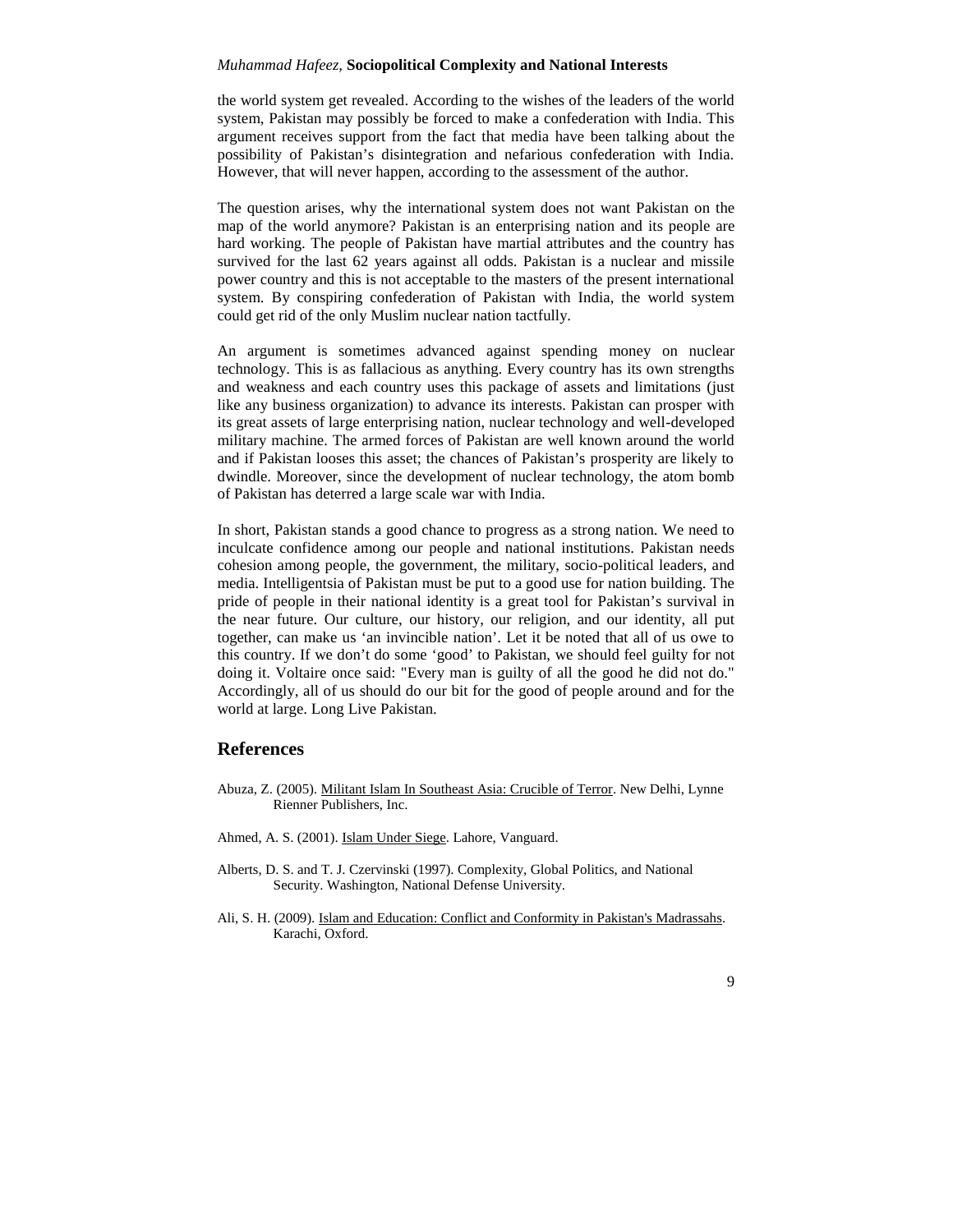- Belokrenitsky, V. Y. (2004). Islamic Radicalism in Pakistan: Evaluation and Regional Role. International Terrorism and Religious Extremism. M. Singh. Kolkata, Anamika Publishers & Distributors (P) Ltd.**:** 83-100.
- Brand, M. (1998). Dialectics, Complexity and the Crisis, Institute for the Study of Science of Society.
- Byrne, D. (1997). "Complexity Theory and Social Research." Social Research Update(18).
- Heylighen, F., P. Cilliers, et al. (2007). Complexity and Philosophy. Complexity, Science and Society. J. B. a. R. Geyer and Oxford). Radcliffe.
- Holling, C. (2001). "Understanding the Complexity of Economic, Ecological, and Social Systems." Ecosystems(4): 390-405.
- Kleinman, A. (2000). The Violence of Everyday Life: The Multiple Forms and Dynamics of Social Violence. Violence and Subjectivity. V. Das and A. e. a. Kleinman. New Delhi, Oxford.
- Muhamad, M. (2001). Islam and the Muslim *Ummah*. Putrajaya, Malaysia, Prime Minister's Office.

Nielsen, F. S. (May 15, 2001). Models of social complexity" - What is theory? -. Conference Proceedings.

- Yasmeen, S., Ed. (2006). Terrorism and the War on Terror in the New Millennium. Political Violence and Terrorism in South Asia. Islamabad, Islamabad Policy Research Institute.
- Reed, D. J. (2008). "Beyond the War On Terror: Into the Fifth Generation of War and Conflict." Studies in Conflict & Terrorism **31**: 684-722.
- Rischard, J.-F. (FRIDAY, OCTOBER 2, 1998). A Crisis of Complexity and Global Governance. Herald Tribune International. Paris.
- Zakaria, F. (2009). Learning to Live with Radical Islam. Newsweek**:** 14-19